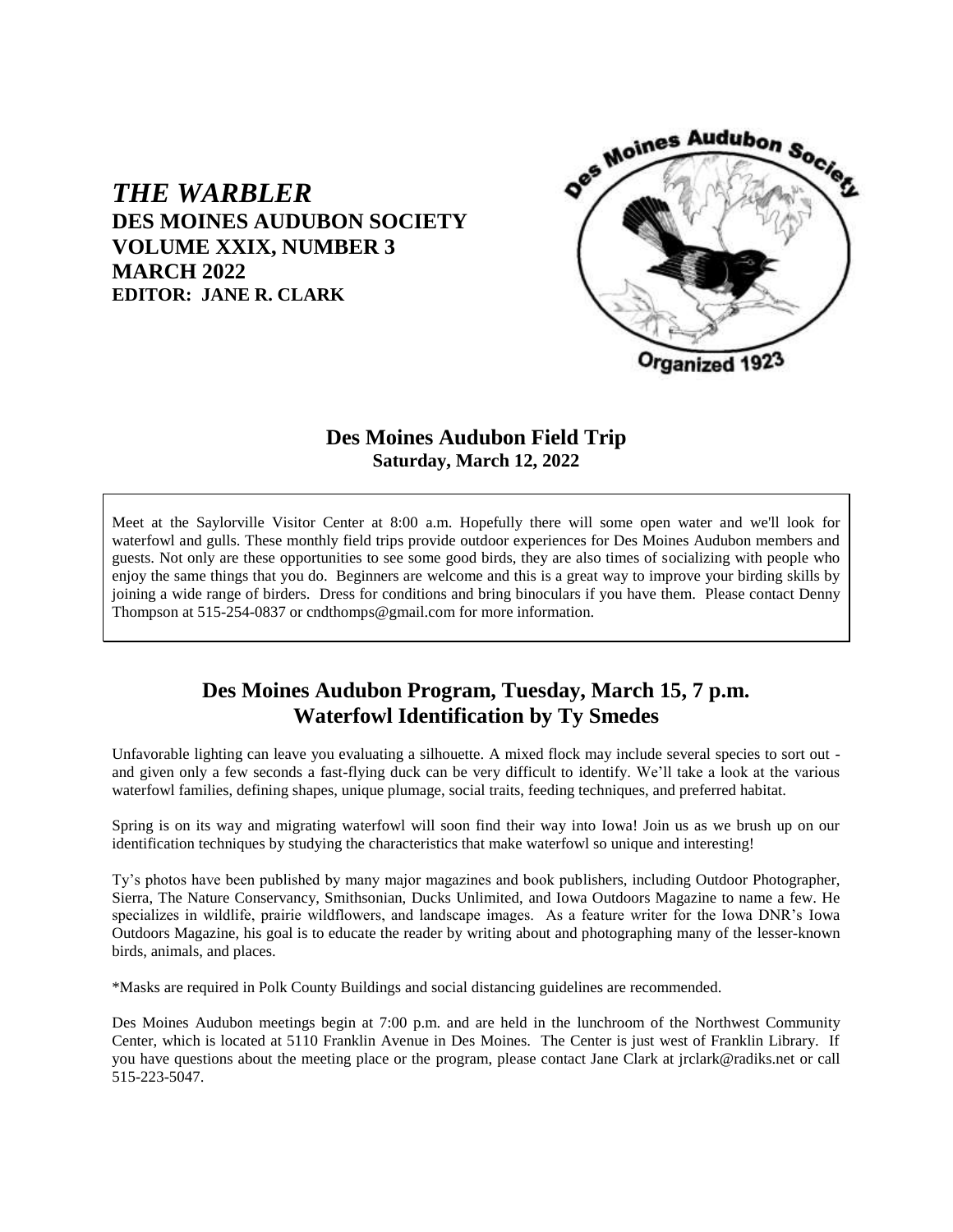### **2022 Bald Eagle Midwinter Survey Iowa DNR Wildlife Diversity News, February 8**

Every winter during the early part of January, Iowa participates in the national Bald Eagle Midwinter Survey. Over 1,600 miles of rivers and lakeshores are surveyed and all of the bald eagles that are seen are counted. Between 2011 and 2021, an average of 3,104 bald eagles have been counted annually during this survey. In 2022, a whopping 5,404 adult and immature eagles were counted along 1,626 miles of water!

This huge number translates to about 3 eagles per mile of waterbody surveyed though that density increases to about 12 eagles per mile on the Iowa River. The other waterways with large numbers of eagles hanging around this winter were the Mississippi River with 10 eagles per mile and the Des Moines River with an average of 6 eagles per mile.

While counting, surveyors distinguish between adult eagles and immature eagles and the ratio of young birds in the count is an important metric. Since 1991, the number of immatures has made up around 30% of the count and if this number decreased consistently over several years in a row, it would raise concerns about the bald eagle population's reproductive success rate. In 2022, 1,852 immatures were counted making them about 34% of the count.

But where did they come from and why are they here?

Well, that's a little tricky to figure out since eagles don't generally communicate in English but we have some ideas. We know that most eagles only move as far as they have to in the winter to find food and no further. During mild winters they will stick close to their nest. The eagle nesting season in Iowa kicks off in late February, so it doesn't make sense to stray too far.

So, it is safe to assume that many of these winter eagles are resident birds that also nest in Iowa and just move to wherever they can find open water. These resident birds are likely joined by birds drifting down from the north, primarily Minnesota and Wisconsin. These two states hold LARGE populations of nesting eagles and some of them likely wander down to Iowa particularly when it gets this cold!

Why are there so many eagles that are sampling Iowa's delights this year? It's hard to say but it is probably related to how cold - and frozen - January was. Much of the water to the north is frozen and parts of the southern Des Moines and Mississippi Rivers offer some of the best open water. Our count may also be increased by how concentrated birds are around small areas of open water, making them easier to count.

Wherever they are from and for whatever reason, they have definitely brought some excitement to this cold winter and to the many Iowans that have been privileged to watch them!

### **BALD EAGLE ENCOURAGEMENT Birding Community E-bulletin April 2021**

In late March, 2021, the U.S. Fish and Wildlife Service (USFWS) announced that populations of Bald Eagle have actually quadrupled since 2009, according to a new report by the Service and its partners. Don't forget that Bald Eagles once teetered on the brink of extinction, reaching an all-time low of 417 known nesting pairs in 1963 in the lower 48 states.

But after decades of protection through varied laws (e.g., the Migratory Bird Treaty Act, the Bald and Golden Eagle Protection Act, and the Endangered Species Act), the banning of DDT, and on-the-ground and educational conservation efforts engaging numerous partners, the Bald Eagle population has flourished, growing to more than an astounding 71,400 nesting pairs. This includes an estimated 316,700 individual Bald Eagles in the lower 48 states.

Detailed information on the current scene is now available in a new technical report: https://www.fws.gov/birds/management/managed-species/eagle-management.php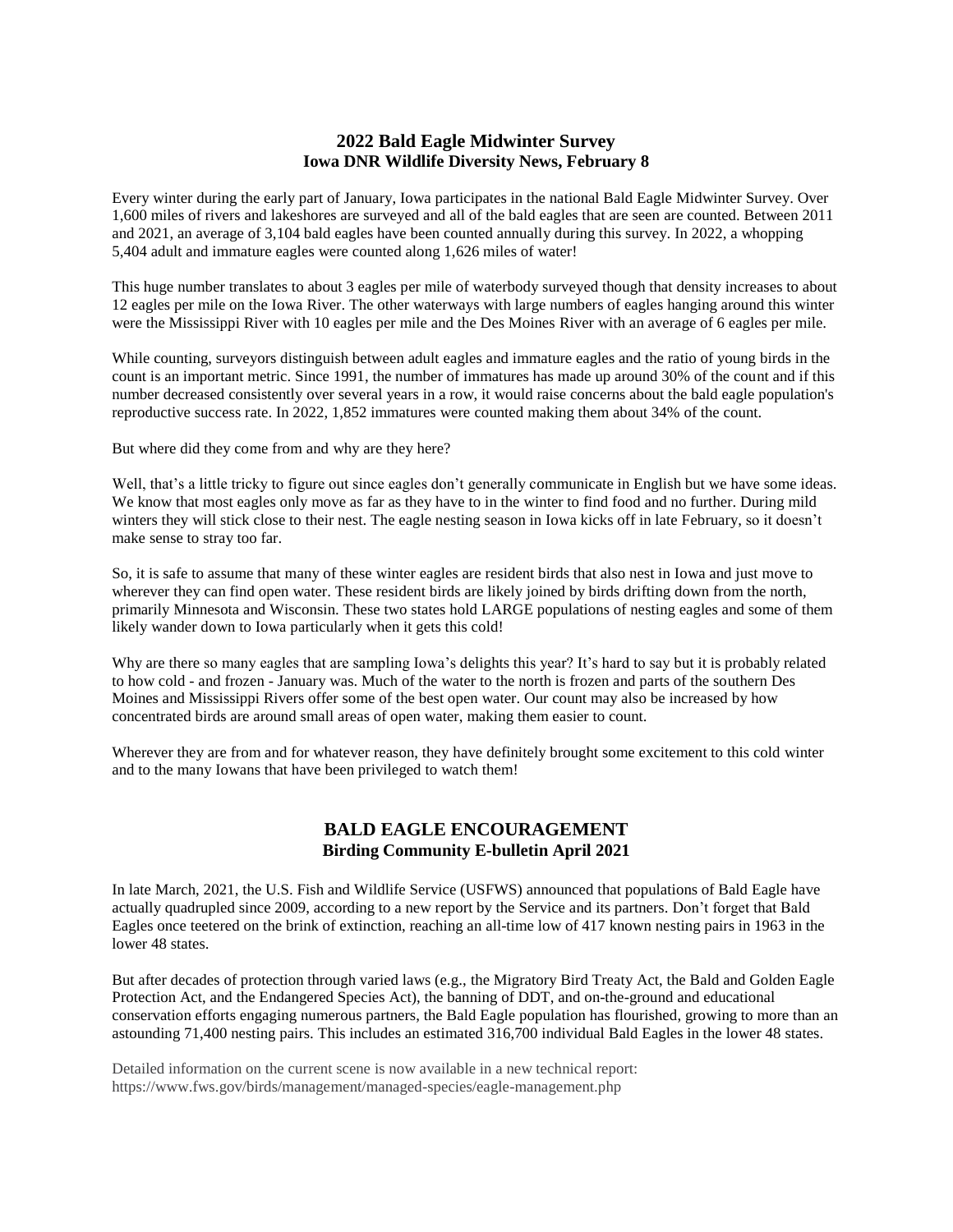#### **BALD EAGLE WOES Birding Community E-bulletin April 2021**

And while we are on the subject of Bald Eagles, a quarter-century-old mystery concerning the deaths of 70+ Bald Eagles in Arkansas has finally been solved. And it's an amazing story. These raptors died because of a remarkable tiny alga that lives on a specific invasive water plant and makes a novel toxin, but only when the algae are present in unique circumstances. The key elements in this complex story include odd behavior noted on the part of Arkansas Bald Eagles that were observed exhibiting disorientation that included flying into trees and clifffaces! This was then followed by significant scientific detective work conducted at the National Wildlife Health Center in Madison, Wisconsin.

What the follow up research revealed was that a never before identified cyanobacteria (a type of blue-green algae) was covering the leaves of an invasive water plant, Hydrilla verticillate, a favored food of American Coots that are common on many southern lakes, especially in the winter. Further research eventually showed that toxins contained in the bacteria were being passed through the food chain to Bald Eagles that were regularly preying on American Coots.

This chain of death was not unlike what happened to Bald Eagles and other raptors and waterbirds during the DDT era before the deadly effects of DDT were discovered and the pesticide was eventually taken off the market in the 1970s. That story was graphically told in Rachel Carson's 1962 book, Silent Spring, which ultimately led to the removal of DDT from the marketplace.

To find out more about this fascinating story see the article by Sarah Zhang in *The Atlantic*: <https://www.theatlantic.com/science/archive/2021/03/humans-accidentally-created-death-trap-bald-eagles/618413/>

#### **Sharp-shinned Hawk by Carl Nollen**

Faster than a speeding bullet! Able to leap tall bushes in a single bound! A dove-sized bird flashed by our front window, scattering terrified birds in all directions. This super flyer can maneuver through trees and bushes better than any other bird. But I don't think it was successful this time. The next day I noticed a suspicious lull all around the bird feeders. Too quiet.

I looked through the windows in another direction. On the ground in plain sight was a Sharp-shinned Hawk tearing into a Downy Woodpecker. Two days later I spied this same hawk perched in a globe arborvitae bush by the front window, keeping watch over the bird feeders, its back to me. I got good looks at the beautiful blue gray plumage, the streamlined body, and long tail with its wide, squared end. What a beautiful bird. What a predator on our bird feeder birds! Finally, I got tired of admiring it and opened the door to scare it off. It will come back another day.

The Sharp-shinned Hawk is a native bird in the same class as the cowbird--we would really like to never see them. This hawk, our smallest hawk, is the prime enemy of the birds we want to hang around our bird feeders in the winter. We attract birds to help them survive the cold winters by feeding them seeds and suet. This benevolence by thousands of bird lovers also attracts the Sharp-shinned Hawk and puts the birds we want to protect in danger of a bird whose diet is 90% birds.

Fortunately, this hawk is not commonly found here during the summer nesting season. It really prefers evergreen forests and those are not common in Iowa. But it is such a secretive bird in the summer and its preference for nesting in tree canopies makes it hard to study.

The sharp shin refers to a keel or leading edge on its bare legs. Typical of hawks, the female is larger than the male. It is 11-15" in length with a wing span of 23-27" whereas the male is more likely 9-12" long and a wing span 17-23." Females also may pursue larger birds than the male, thereby avoiding conflict with its mate. The male may be a third the size of a male Cooper's Hawk while the female Sharp-shinned could approach the size of it.

Peterson's wonderful, new Field Guide to North American Bird Nests has a picture of this hawk's large, stick nest viewed from a distance and another photo of an egg. This species' egg was prized by oologists due to its beautiful markings before this collecting hobby became illegal.

Several years ago, a Sharp-shinned Hawk flew into our glass sun porch door. I had a chance to see it up close before I donated it to the Jasper County Conservation Board in Newton. If you are lucky enough to observe this bird facing you before it sees you, notice the rufous bars on its white breast. This beautiful, graceful, agile bird fulfills Nature's role to decide survival of the fittest of the smaller birds in our landscape.